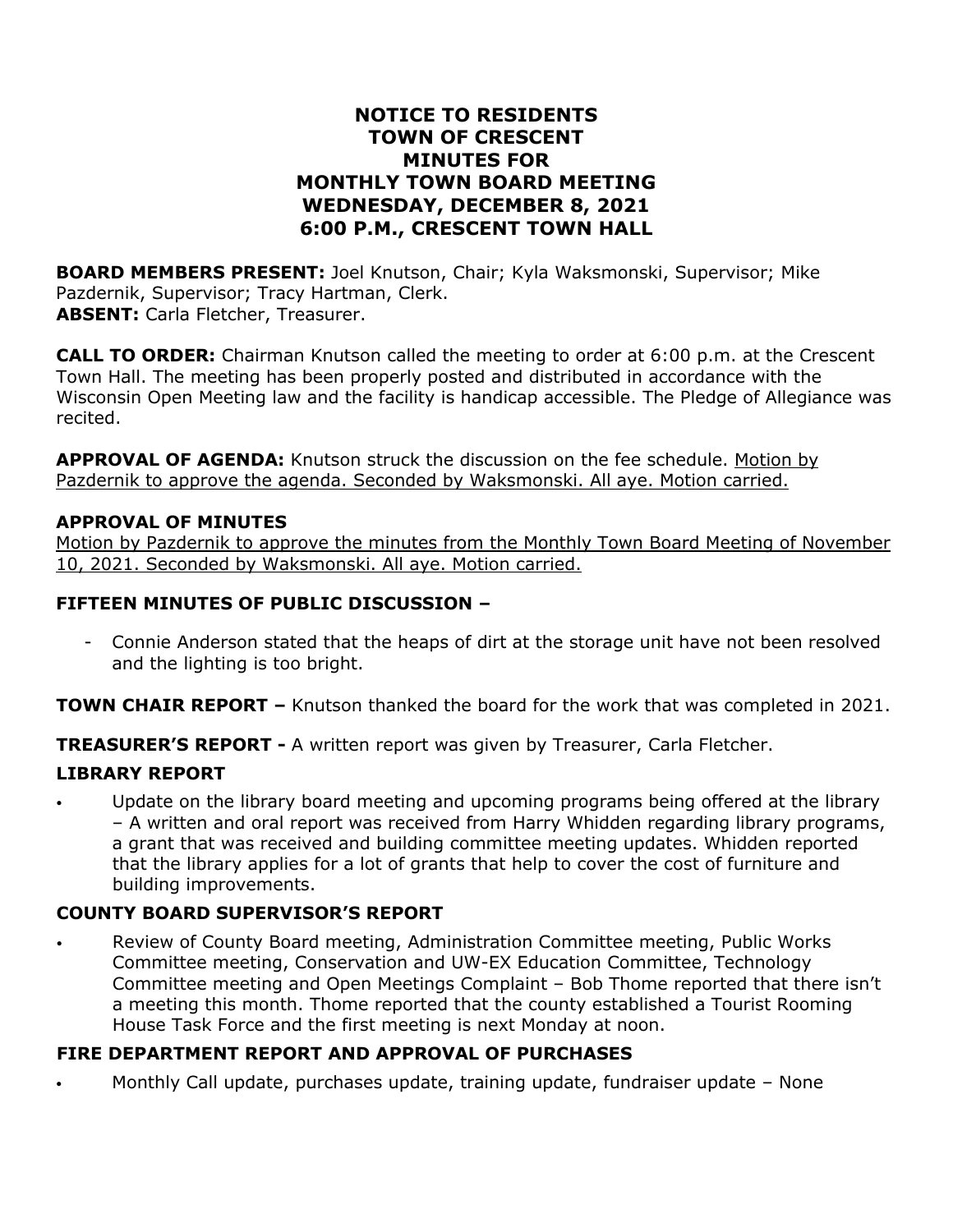• DISCUSSION/POSSIBLE DECISION REGARDING: Updated VFD Handbook – Knutson stated that he has some questions regarding the handbook and would like to speak with them prior to the board approving the handbook.

# **FIRST RESPONDER'S REPORT AND APPROVAL OF PURCHASES -** None **TOWN ROAD CREW REPORT**

- Road Projects update, update on vehicle repairs and shop repairs Lundt reported that one of the trucks broke down and they are waiting on parts. They know what needs to be done and how to maintain the part in the future. They have been plowing snow and cleaning the roads. Knutson repotted that Rick Vanney was hired and started this week. Lundt's last day is December 31, 2021.
	- DISCUSSION/POSSIBLE DECISION REGARDING: Purchase New Plow Truck 2022 Knutson reported that he met with the road crew and Dennis Gorman, Quality Truck, regarding the new truck. Gorman gave a quote for the 47X Western Star in the amount of \$106,882 for the truck and \$99,250 for the box and blades that are installed after the truck is built. The truck will be delivered after the entire process is done. There was \$9000 offered for a trade for a total purchase of \$197,132.00. Discussion regarding the loan, the warranty and the cost of the truck. Motion by Knutson to allocate up to \$206,132 for the purchase of the new 47X Western Star plow truck inclusive of the box and blades subject to a potential trade-in of up to \$9,000 for an expected overall sum of \$197,132 with an expected delivery of late summer 2022. Seconded by Waksmonski. All aye; motion carried.
		- Update TRID/LRIP (Town Road Improvement Discretionary) Status Knutson met with the committee at the Oneida County Highway Department regarding proposed 2022 grants. Knutson reported that the TRID/LRIP grant was approved without an issue and the Town is eligible to be reimbursed up to \$26,000. Knutson reported that the 90/10 cost share grant was also discussed at the meeting and of the 8 projects submitted to the county the Crescent project was ranked #2 in projects. Knutson stated that there is an option for the town to check a box that we would accept a 50/50 grant if the 90/10 grant isn't approved. Knutson reported that the estimate for the road is \$1.2 million and if the town received a 50/50 grant the towns portion would be over \$600,000. Knutson is inclined to say no to the 50/50 option.
- TAP (Transportation Alternatives Program) Grant Knutson reported that this is for bike/pedestrian funding for potential improvements. Knutson reported this is due at the end of January and he views this as being more of a planning grant.

**TOWN PLAN COMMISSION REPORT** – Pazdernik reported that they are looking more at their role with Oneida County and with the North Central Wisconsin Planning Commission. The NWCPC and Oneida County Zoning will have a representative at the December 15<sup>th</sup> plan commission meeting. They will also meet with the NWCPC at the meeting on January 19<sup>th</sup> regarding updating the plan commission.

- TRH (Tourist Rooming House) Ordinance and Room Tax- Knutson reported that he would like to look at getting public input on Tourist Rooming houses and a potential town room tax. Knutson would like to see this on a future TPC meeting. Discussion regarding tourist rooming houses.

## **UNIFORM DWELLING INSPECTOR'S REPORT** - None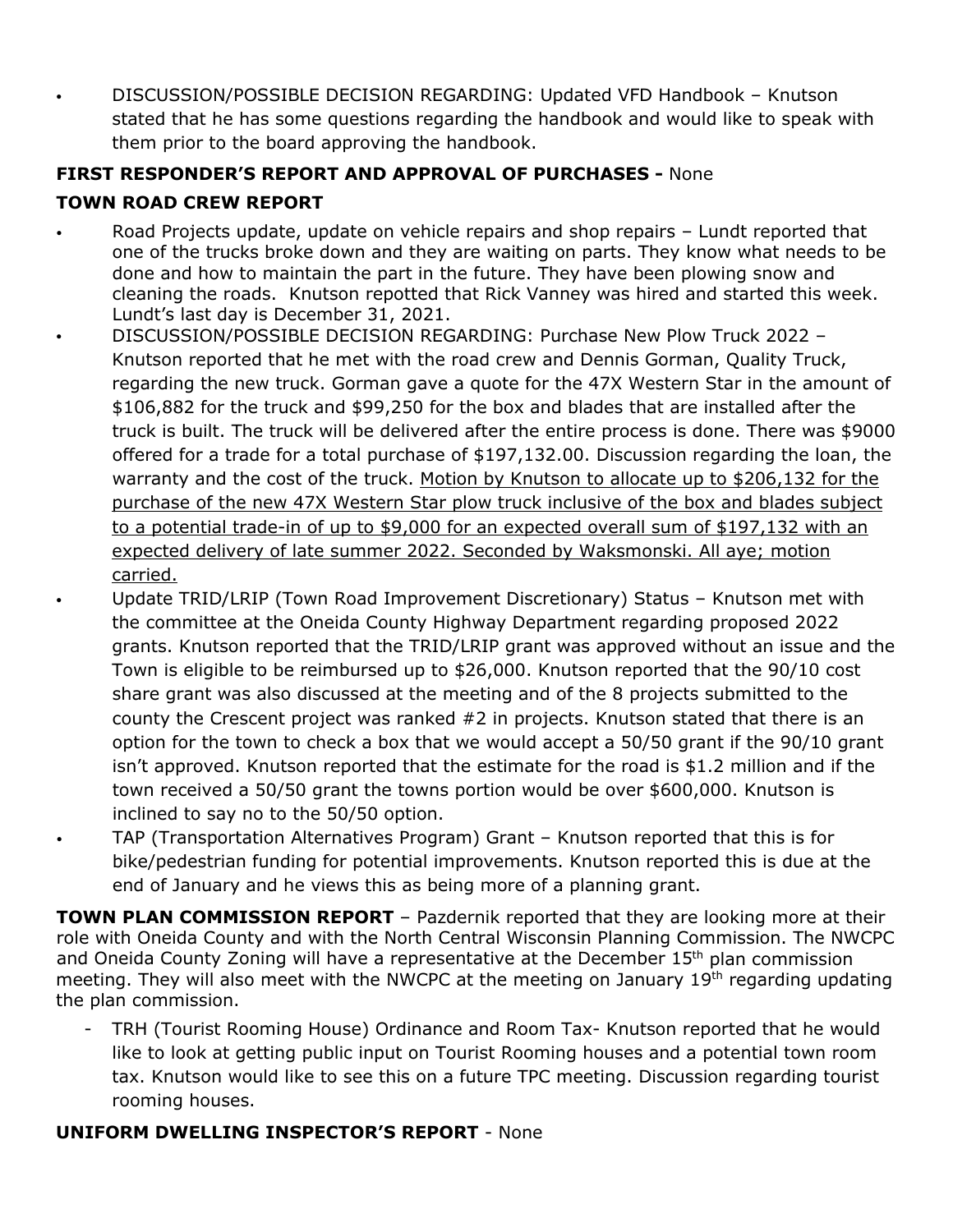**SQUASH LAKE DISTRICT REPORT –** Dan Butkus reported that January 9th is the next meeting.

**CRESCENT LAKE DISTRICT REPORT** – Thome reported that the next meeting is January 4th.

**DISCUSSION/POSSIBLE DECISION REGARDING: Renew Uniform Dwelling Inspector's contract with the City of Rhinelander** – Robbie Davister, Building Inspector, was present and gave an overview of the services that are provided to the town. Davister reported that the City provides inspection services for 8 towns and gave an overview of concerns that have been expressed since he took over the inspection department. Davister gave an overview of the contract for the City of Rhinelander dwelling inspections. Discussion regarding the TRH inspections. Discussion regarding the fees. Davister reported that the fee is charged to the homeowner and there is no cost to the Town. Davister reported that all permits are available online. Motion by Knutson that the town renews the contract with the City of Rhinelander for dwelling inspections for the Town of Crescent for a term of 3 years. Seconded by Pazdernik. All aye; motion carried.

**DISCUSSION/POSSIBLE DECISION REGARDING: Oneida County Ordinance amendment**

**– Placement of Shipping Containers** – Knutson reported that there is a public hearing next Wednesday, December 15<sup>th</sup> to review a proposed ordinance amendment to add County Code 9.59 placement of shipping containers. Discussion regarding the proposed ordinance amendment. Knutson would like to relay that from the Town of Crescent this is not a particularly helpful ordinance, and more guidelines should be provided. The ordinance is lacking in lot size consideration, potential aesthetics guidelines and that the county place a moratorium on shipping container placement until the ordinance is finalized.

**DISCUSSION/POSSIBLE DECISION REGARDING: 2021 Budget Reconciliation – Line Item Transfers** - Hartman explained the necessary budget reconciliation to the board. Motion by Knutson to accept the 2021 budget transfers and reconciliation as explained and presented by Hartman. Seconded by Waksmonski. All aye; motion carried.

**DISCUSSION/POSSIBLE DECISION REGARDING: Appoint 2022-2023 Election Workers** – Hartman presented the list of poll workers. Motion by Knutson to approve the list of election workers as submitted for the period of January 2022 through December 2023. Seconded by Pazdernik. All aye; motion carried.

**DISCUSSION/POSSIBLE DECISION REGARDING: Updated Fee Schedule - Removed from agenda** -

**DISCUSSION/POSSIBLE DECISION REGARDING: Additional Town Board Meeting** – Knutson reported that he would like to consider a second meeting. Pazdernik requested that it be kept at one meeting unless there is an excess of items that need to be discussed. Waksmonski and Pazdernik requested that special meetings be called when needed.